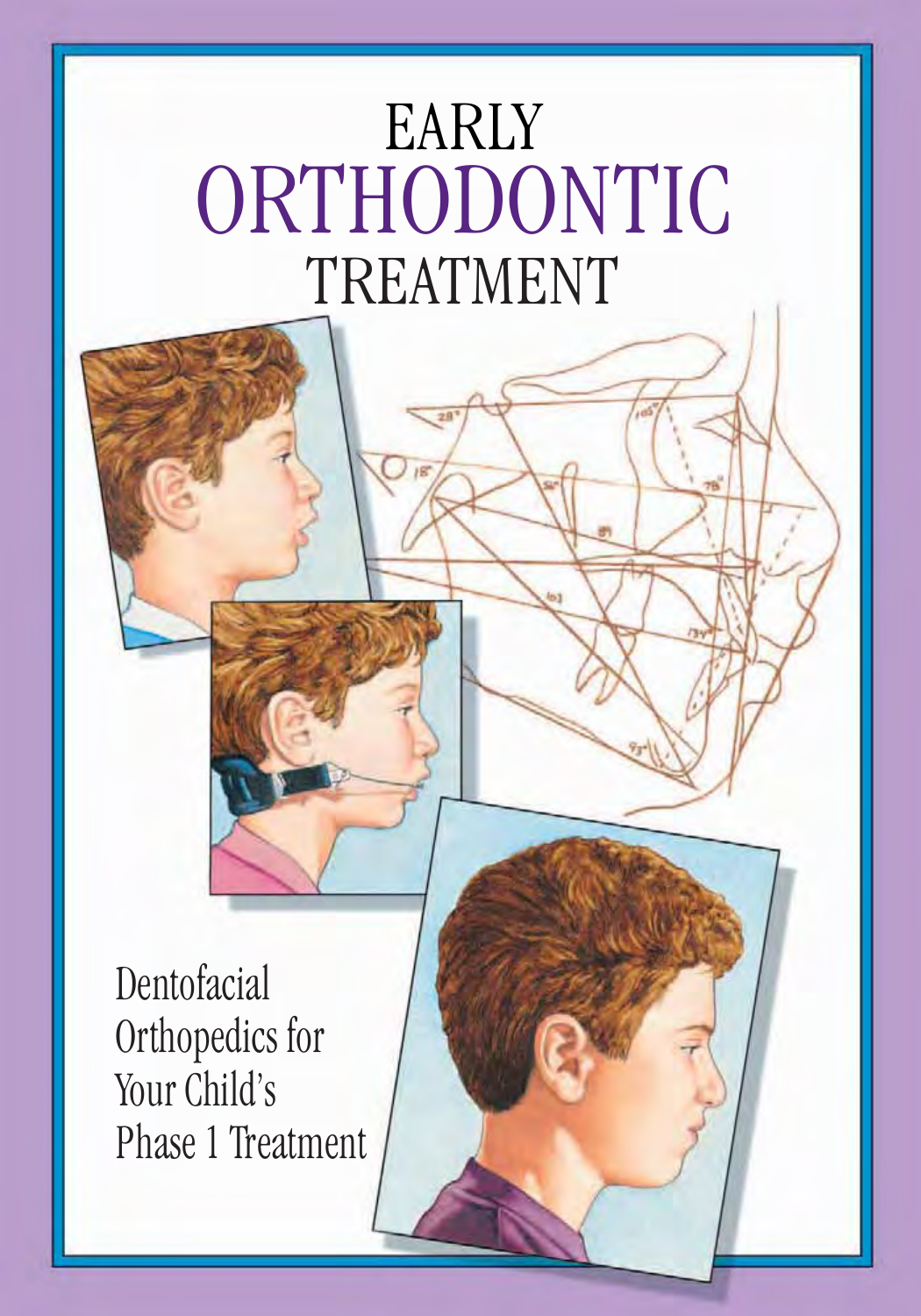## Early Treatment for the Best Results

Of course you want your child's teeth to work right and look their best. Early orthodontics can help achieve these goals. During this first phase of treatment, a dental specialist, or doctor, will work with your child's jaws and muscles (also known as **dentofacial orthopedics**). This treatment will help permanent teeth grow into the right place and the jaws to fit together well. By starting early, you've given your child the best chance for the best results.

#### Why Does My Child Need This Treatment?

Either genetics or environmental factors may have influenced the development of your child's jaws and muscles. For example, your child might have inherited a small jaw from one parent and large teeth from the other. Or, your child might suck his or her thumb or have a sleeping pattern that has a fected how the cheeks and jaws have developed.

#### Isn't It Too Early to Start Treatment?

No. Between the ages of 5 and 10, some vermanent teeth have already appeared. And during this time, the bones and muscles are growing rapidly. This is when the doctor can influence their growth to create the best bite. Things can be accomplished now that can't easily be done later—or can't be done as well. Also, with early treatment you may prevent future bite problems from developing.

> This booklet is not intended as a substitute for professional orthodontic care. ©1994, 1998, 2000, 2001 The StayWell Company, 1100 Grundy Lane, San Bruno, CA 94066-3030. www.krames.com 800-333-3032. All rights reserved. Lithographed in Canada.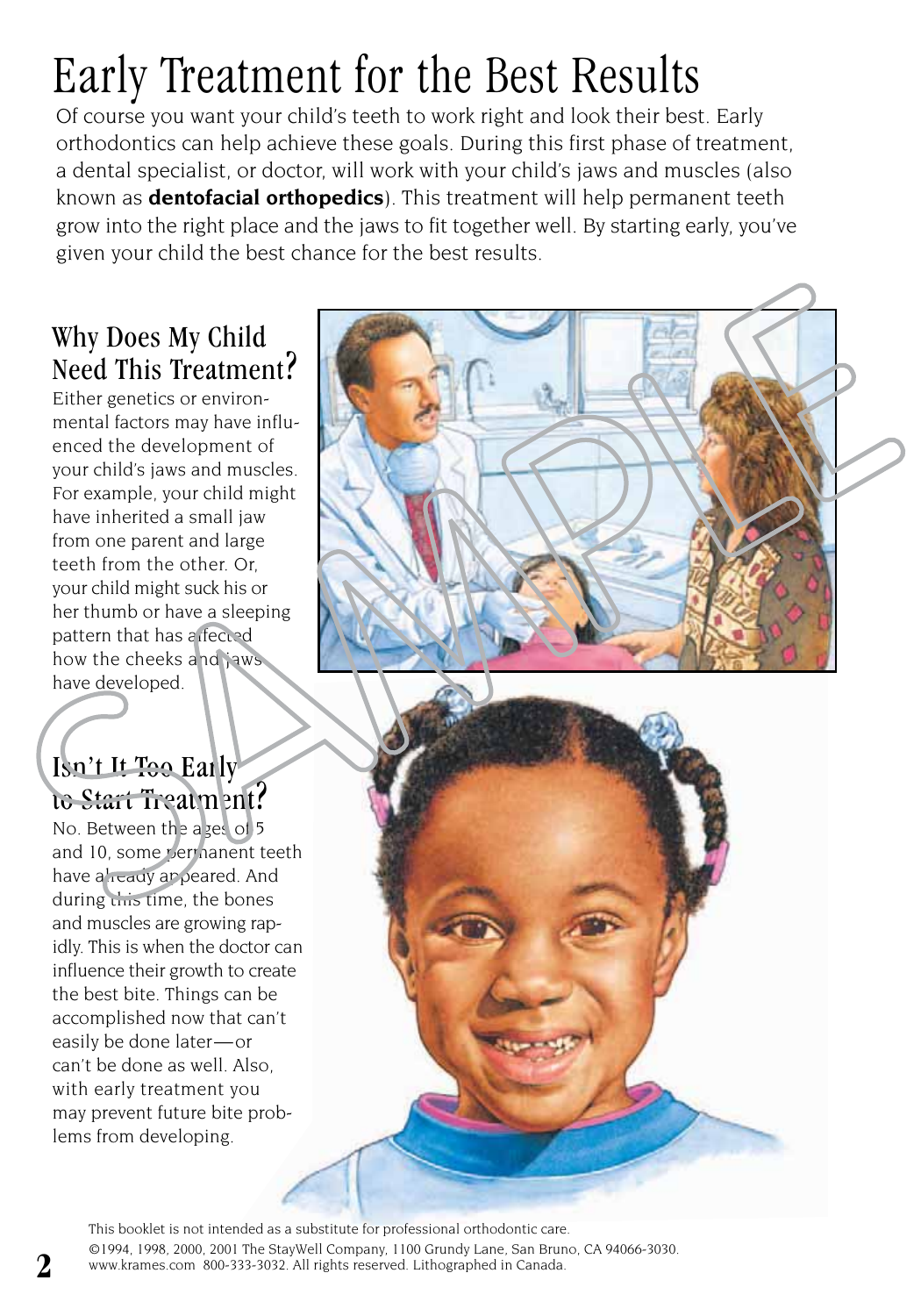#### What's Involved in Treatment?

Early treatment may last a year or longer. Your child may wear some braces during this time, but they will be used mainly as an anchor for other appliances that will influence the growth of bone or muscle. In most cases, a second phase of orthodontic treatment (full braces) is also necessary. This phase is usually started after all the permanent teeth have appeared. It helps move the teeth into their final positions.



#### What Are the Benefits of Early Orthodontics .

Early treatment offers many benefits, often achieving one or more of the following goals:

- Enhancing self-esteem by improving the child's appearance with proper jaw alignment
- Creating a more stable long-term result, especially with severe bite problems
- Shortening or improving the results of the second phase of treatment
- Allowing for treatment at an age when children are more cooperative
- Helping prevent fractures to buckteeth (since teeth that stick out are more easily damaged during falls or in accidents)
- Minimizing future jaw surgery
- Minimizing removal of permanent teeth

#### The Orth<sub>odontic</sub> Evaluation

An orthodontic evaluation is necessary to assess your child's profile, jaws, muscles, and teeth. Your doctor may ask questions about your child's teeth and bite. X-rays, impressions, and photos are also likely to be taken. These provide the basis for your child's treatment plan. Your doctor may also discuss a payment plan with you.



**X-rays** show your child's head, face, jawbones, and teeth. X-rays are used to measure the teeth and jaws and to plan your child's treatment.



**Impressions** (molds) are taken by pressing a soft material over the teeth. From these molds, **models** are made that show how your child's teeth and jaws fit together.

**Photos** of your child's profile, face, and teeth are taken before treatment. You can compare these to pictures taken after treatment is completed.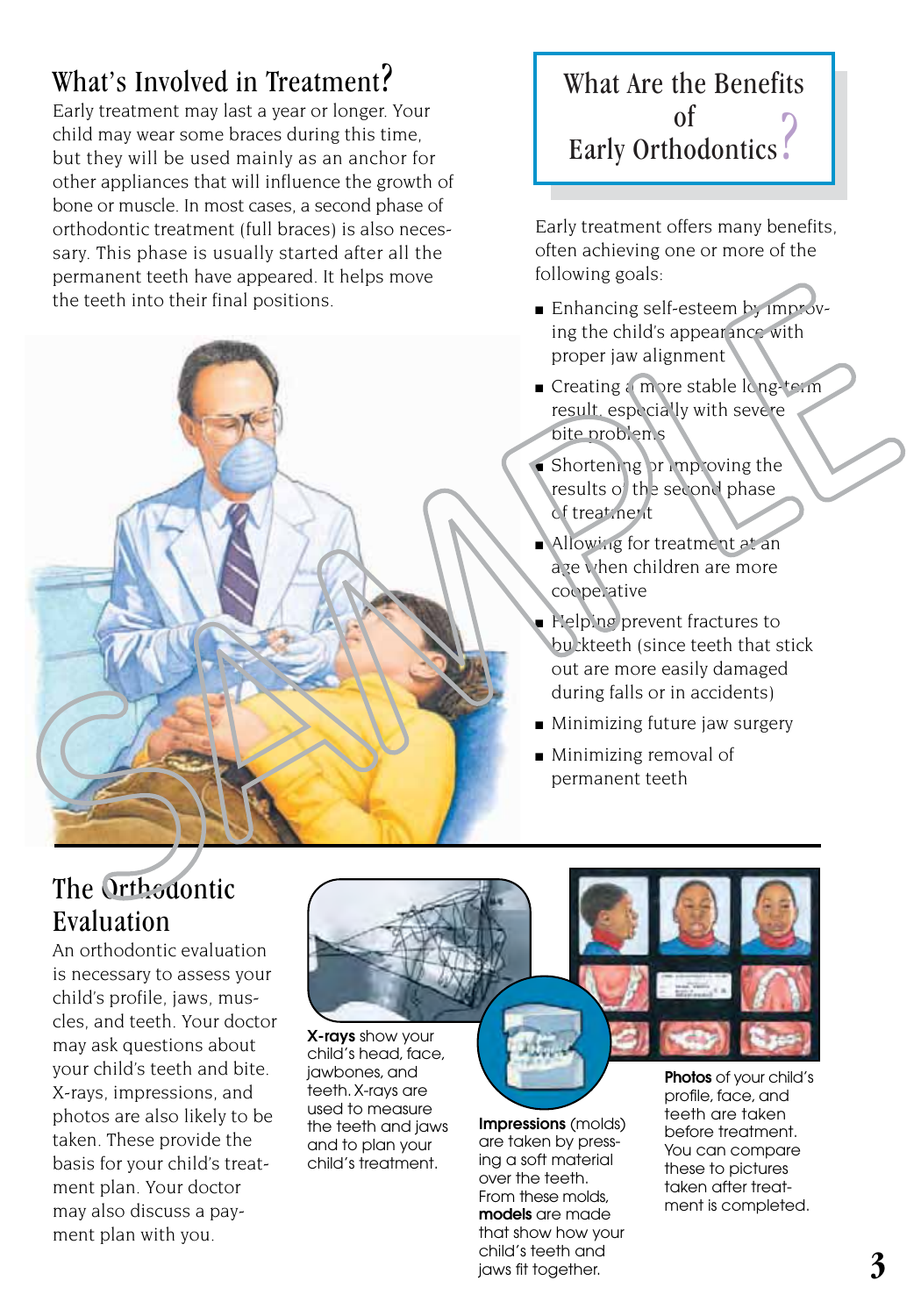## A Child's Developing Bite

Bones and muscles form the framework of the face. In a young child, they grow quickly—and can develop problems quickly, too. When the bones, muscles, and teeth work well together, they create a stable, comfortable bite and pleasing appearance. When the bones and muscles grow improperly, the teeth don't fit together well, which can cause an unbalanced profile and other problems.



**The palate** is the roof of the mouth.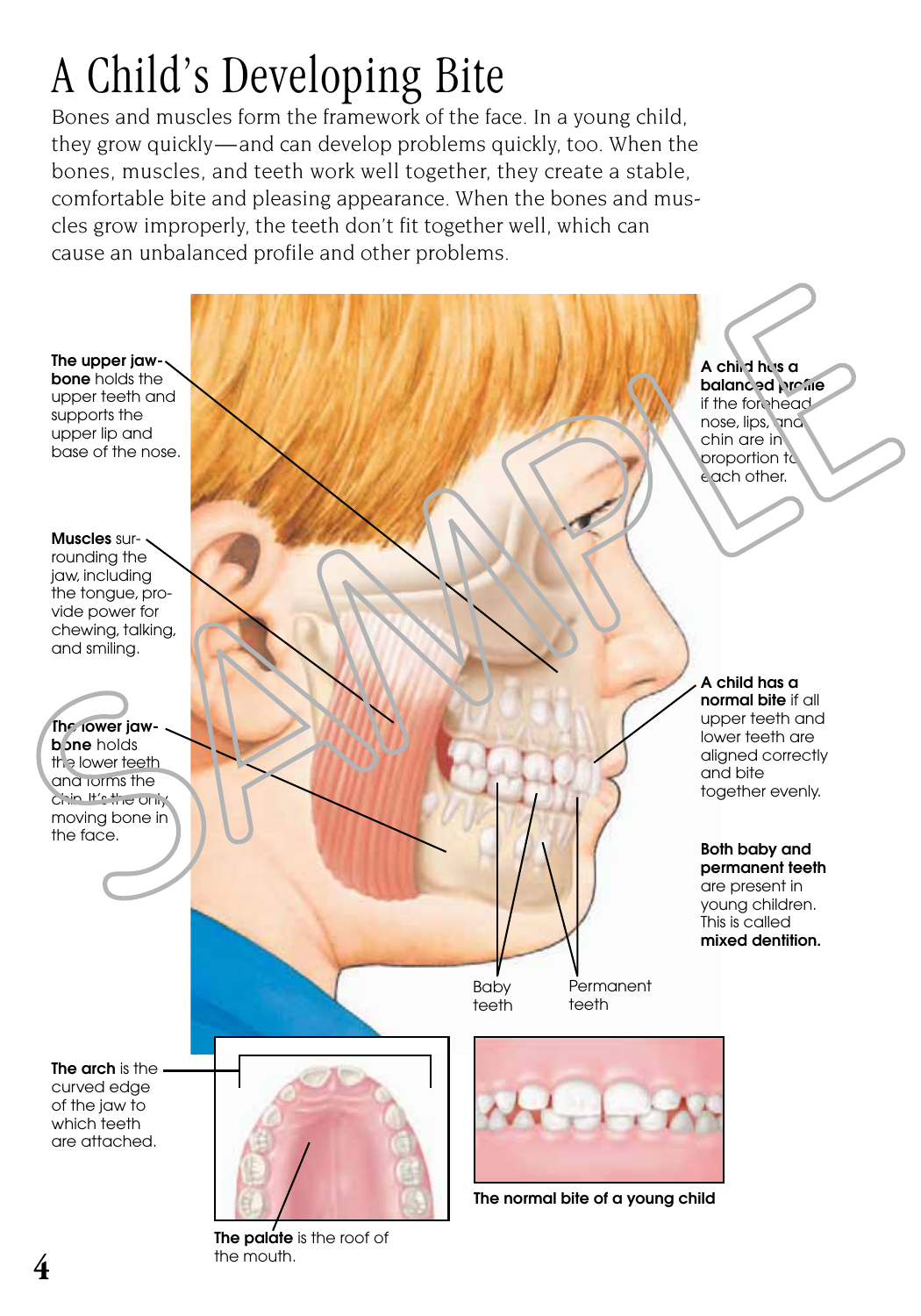#### When Early Treatment Is Needed

These are some of the signs that early treatment may be necessary due to jaw or muscle problems:

- An unbalanced profile
- An overbite, underbite, crossbite, gummy smile, deep bite, or open bite
- Overlapping or crowded teeth
- Difficulty chewing
- Open-mouth breathing
- Speech problems
- Tongue-thrusting (pushing the tongue against teeth while swallowing)
- Thumb- or finger-sucking after the age of 4
- Jaw joint problems



❑ A Large Upper Jaw or a Small Lower Jaw In many children, the upper jaw is large or too far forward or the lower jaw is small or too far back. This is called an **overbite** (upper protrusion or lower retrusion).



❑ A Small Upper Jaw or a Large Lower Jaw An upper jaw that's too small is too far back or a lower jaw that's too large is too far forward. This creates an **underbite** (upper retrusion or lower protrusion).



❑ Short Arch or Narrow Palate If the arch is not long enough, **crowding of teeth** may result. Or, if the palate isn't wide enough, the upper teeth may fit inside the lower teeth (a **crossbite**).



❑ Long Upper Jaw An upper jaw that has excess vertical height may create a **gummy smile.** The opposite problem may also occur: If the upper jaw is too short vertically, teeth overlap, creating a **deep bite.**



#### ❑ Muscle Problems

The tongue is a very strong muscle that can move teeth if it pushes against them, especially during swallowing. Thumb- or finger-sucking can have the same effect, creating an **open bite** (the teeth don't meet).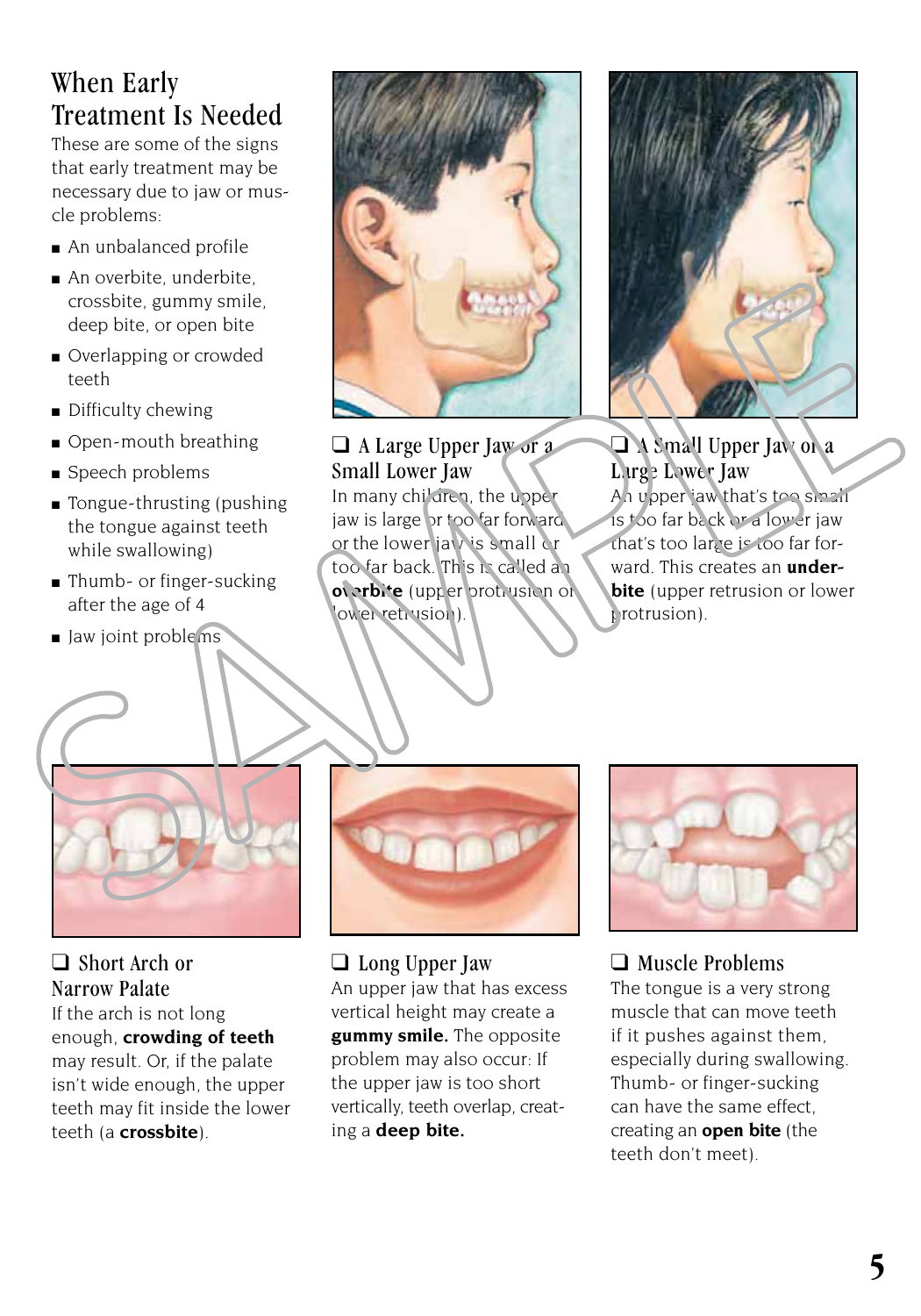### Types of Early Treatment

The type of treatment needed depends on the type of problem your child has. What is described here is just a sample of the most common appliances used to influence the growth of jaws and muscles. In some cases, appliances aren't enough. A few teeth may need to be extracted to make extra room. Learn about your child's specific treatment plan, so you can help him or her follow instructions.

#### ❑Braces and Headgear

Although braces may indirectly move teeth, their main purpose now is to anchor other appliances. Elastics may also be attached to braces to help correct the bite. Headgear is attached to braces to pull the jaw back, up, or forward. It consists of a face bow and a head or neck strap. If your child needs headgear, it will probably be worn for 6 months to a year, for about 12 to 16 hours a day. Remember, if it's not worn consistently, headgear vill continue to cause discomfort and won't be as effective. Also, remind your child about the following:

- Take the headgear of to eat or ride in the car.
- $\blacksquare$  Undo the straps first when removing the head gear.
- Don't wear headgear during rough sports.

#### Will It Hurt?

It's common to experience some discomfort during the first few days after appliances are fitted. To make your child more comfortable, try these things: Give your child a painreliever. Prepare soft foods. Have your child rinse with warm, salted water.



**Headgear** is attached to a tube on the braces.

High-pull style

#### ❑Palatal Expanders

These devices widen the roof of the mouth to make room for teeth to grow. They may be removable by you or fixed (removable by the doctor only), and be adjusted either at home or by the doctor, with or without a key that you can turn. Temporarily, you may see a gap between the front teeth—that means the expander is working.



**The rapid palatal expander** widens the palate in just 2–3 weeks.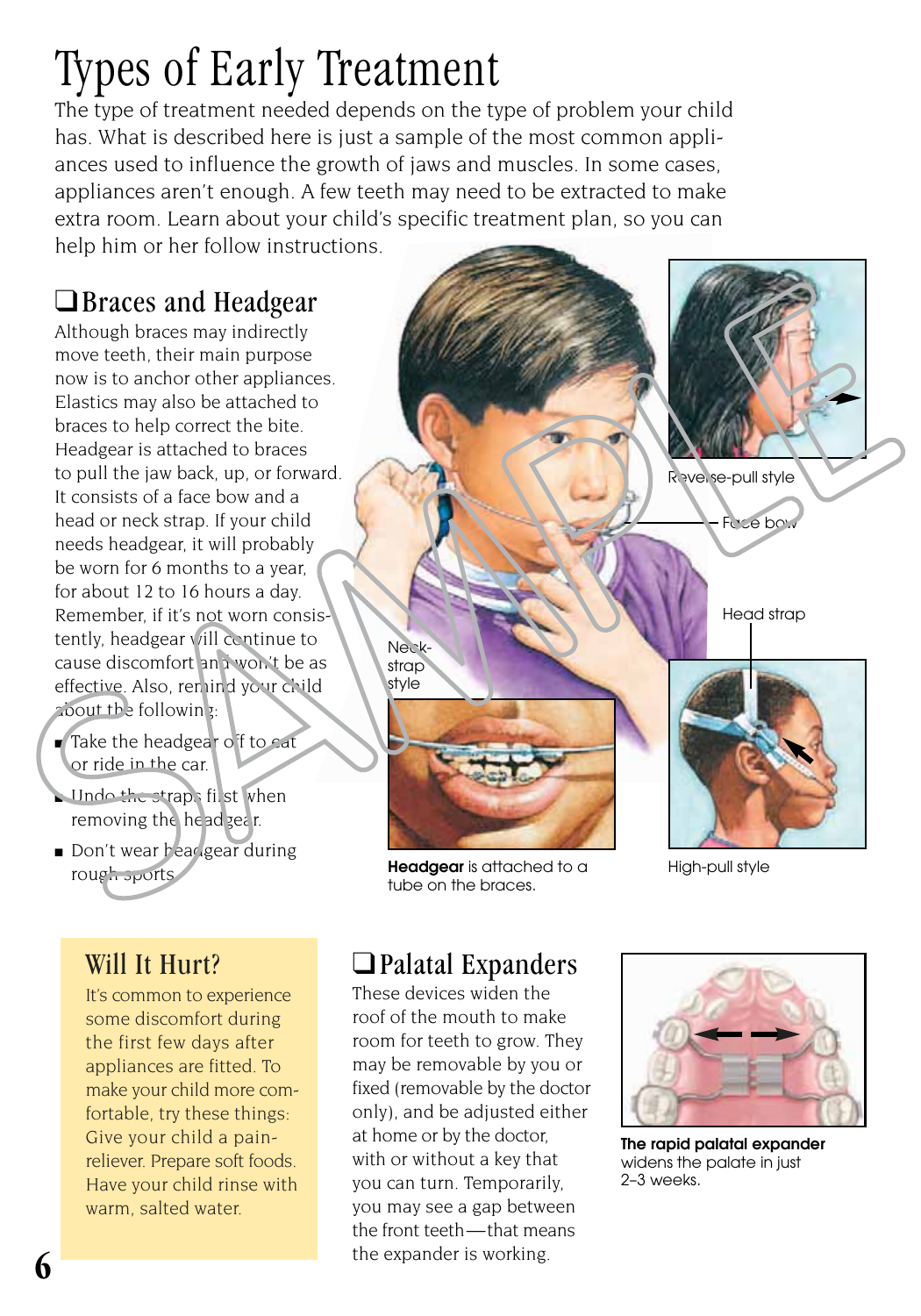#### ❑Removable Functional Appliances

Positioned inside the mouth, these appliances help train the muscles and lower jaw to bite in the right position. Your child can remove these appliances for eating and cleaning. Remind your child of the following:

- Don't boil the appliance or put it where it could melt.
- When it's out of the mouth, put the appliance in its case, never in a paper towel or napkin; it could be thrown away by mistake.
- Rinse the appliance right after taking it out, and brush it with toothpaste whenever you brush your teeth.



**The Bionator appliance** fits between the jaws, helping move the lower jaw forward.



**The Frankel appliance** he ds the cheek and lip muscles away so the teeth have room to grow in to the right position. It also moves the lower jaw forward.

#### ❑Fixed Functional Appliances

These appliances can only be removed by the doctor. One type a habit corrector—may be needed to prevent tongue-thrusting or thumb-sucking. Remind your child of the following!

- Brush the appliance whenever you brush your teeth.
- $\blacktriangleright$  After brushing, swish your  $m$ outh with wate, to remove food particles.



**The Herbst appliance** holds the lower jaw in a forward position while pushing the upper jaw backward.



**The habit corrector** teaches the tongue to press against the roof of the mouth, rather than against the teeth, during swallowing.

### For the Best Results

#### Foods to Avoid

Have your child avoid sticky or crunchy foods. Cut hard foods, such as apples or carrots, into bite-size pieces. And make sure your child brushes right after eating sweets.

#### Treatment Tips

Your child needs to wear the headgear or other appliances as many hours as the doctor recommends. This will help speed treatment and ensure better results. So will regular visits to the doctor. Try to keep all appointments.

#### Proper Cleaning

The best advice for your child: If you eat something, you need to brush your teeth. Flossing once a day is also a must. A fluoride rinse may be prescribed by the doctor. Remember: Proper cleaning can help prevent permanent stains.